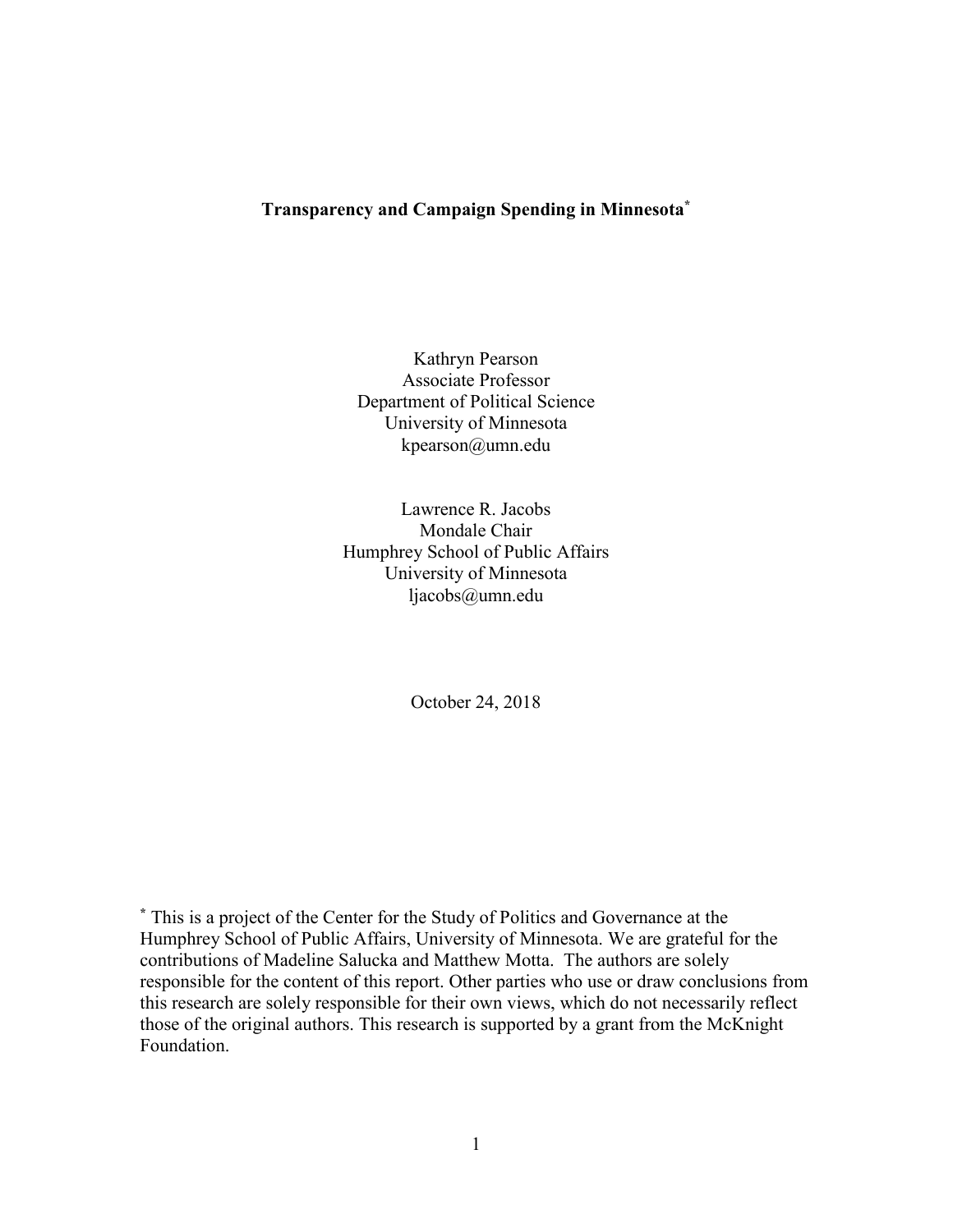# **Executive Summary**

- $\triangleright$  Minnesota is awash in campaign spending –more than \$94 million by mid-October. This includes \$82 million on U.S. House and U.S. Senates and \$12 million on the races for governor, attorney general, and statehouse.
- $\triangleright$  Campaign spending is acutely strategic: each party directs money where it enjoys the greatest opportunity in the most competitive races. For Republicans, spending has focused on statehouse races (as we saw in our previous report) and on contested U.S. House races that are critical to retaining the Party's current state and national majorities. By comparison, spending to support DFL candidates has focused on the Governor and U.S. Senate races, along with competitive U.S. House races.

Four of Minnesota's eight U.S. House races are extremely competitive, and the more than \$30 million in independent expenditures flowing to these races reflects their national importance.

 $\triangleright$  Most of the independent expenditures are spent by parties and groups opposing candidates to fund negative ads. No wonder Minnesotans complain about the harsh tone of this year's election.

This report is based on disclosures through at least September 30 to the U.S. Federal Election Commission, supplemented with some data from the Center for Responsive Politics (OpenSecrets.org). More information is provided at the end of this report in the "Data Sources" section.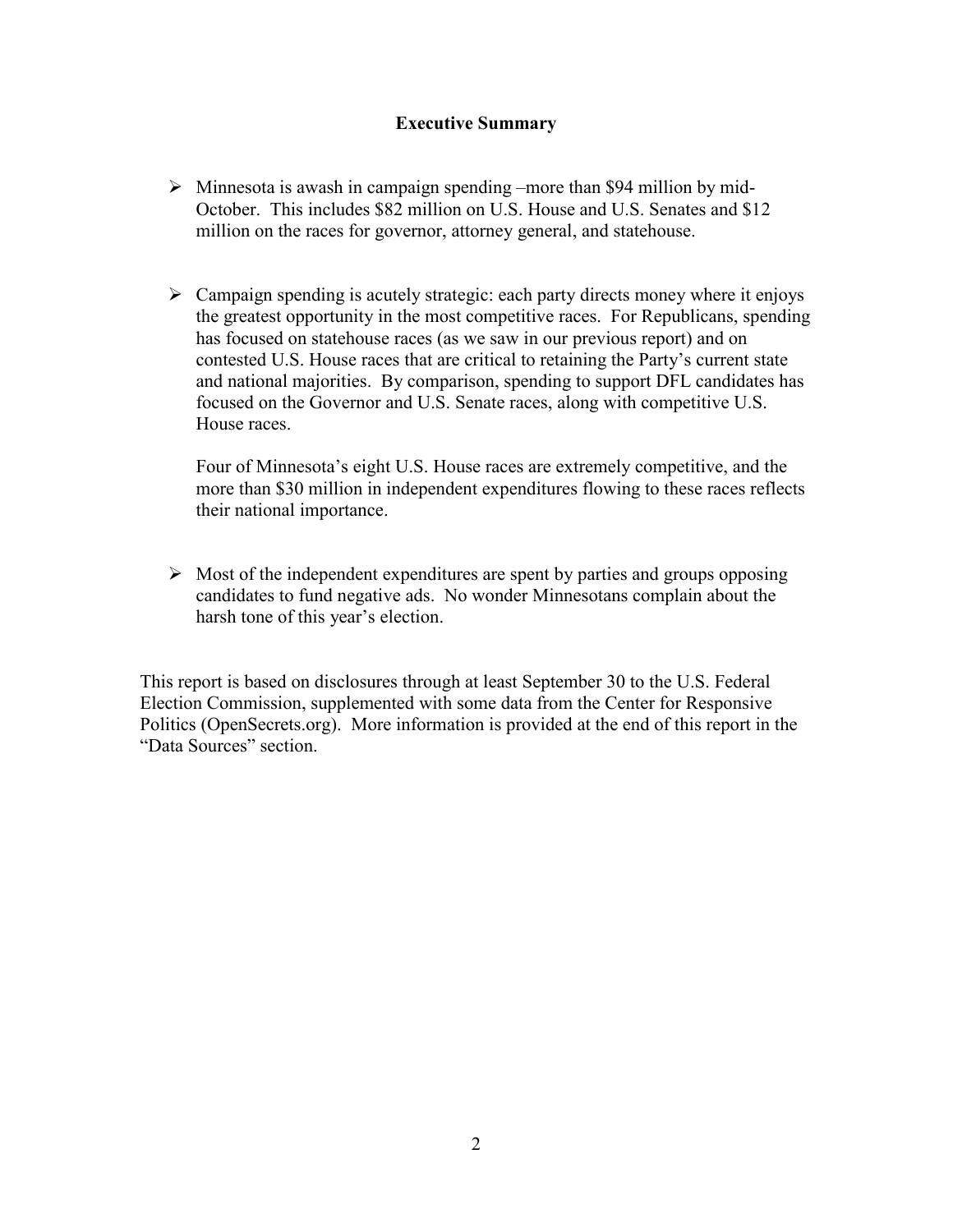**Minnesota is awash in campaign spending and is on track to surpass 2014 levels.** \$82 million has been targeted on 2018 U.S. House and U.S. Senate races so far (see Figure 1). Spending on GOP candidates is a bit over \$34 million and the support for DFL candidates is nearly \$48 million. In terms of overall spending, support for GOP candidates already exceeds spending for all of the 2014 campaign cycle. Spending on DFL U.S. House candidates also exceeds the 2014 total. Although extraordinary \$32 million in spending in support of Senator Al Franken boosted the 2014 levels, the overall spending in 2018 appears to be on track to surpass the overall spending in 2014.

This is on top of the \$12 million spent on the races for governor, attorney general, and statehouse, according to the Minnesota's Campaign Finance Board for the period of January 1, 2017 through September 18, 2018.



Figure 1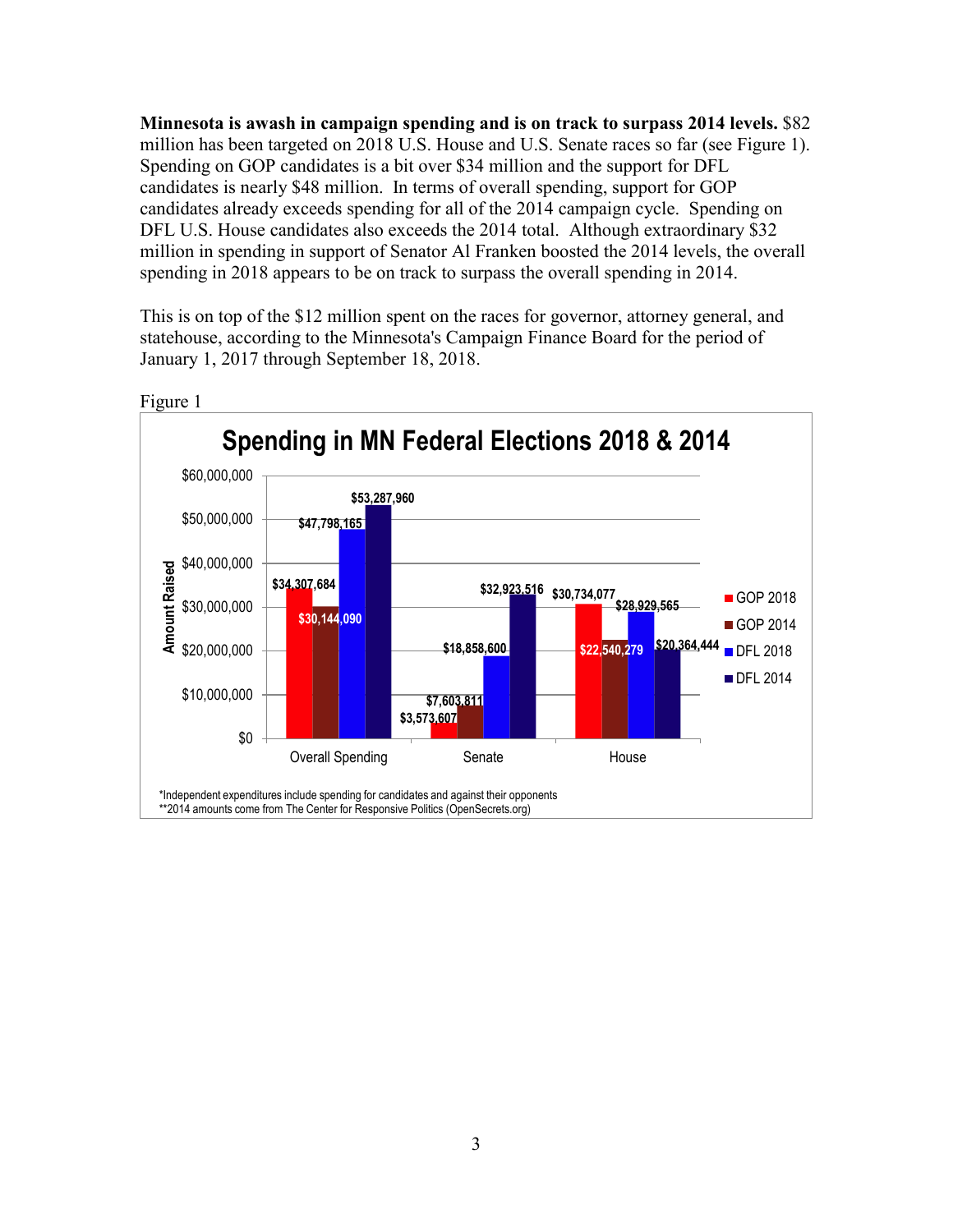**There is a big divide on partisan spending**. By a 5 to 1 margin, spending to support DFL candidates for U.S. Senate – Amy Klobuchar and Tina Smith – dwarfs spending to support their Republican opponents – Jim Newberger and Karin Housley, respectively. (See Figure 2.)

By contrast, the parties are closer to parity in U.S. House races, although spending to support Republican candidates in the 8 U.S. House races in Minnesota exceeds spending for DFL candidates by nearly \$1.8 million.



### **Figure 2**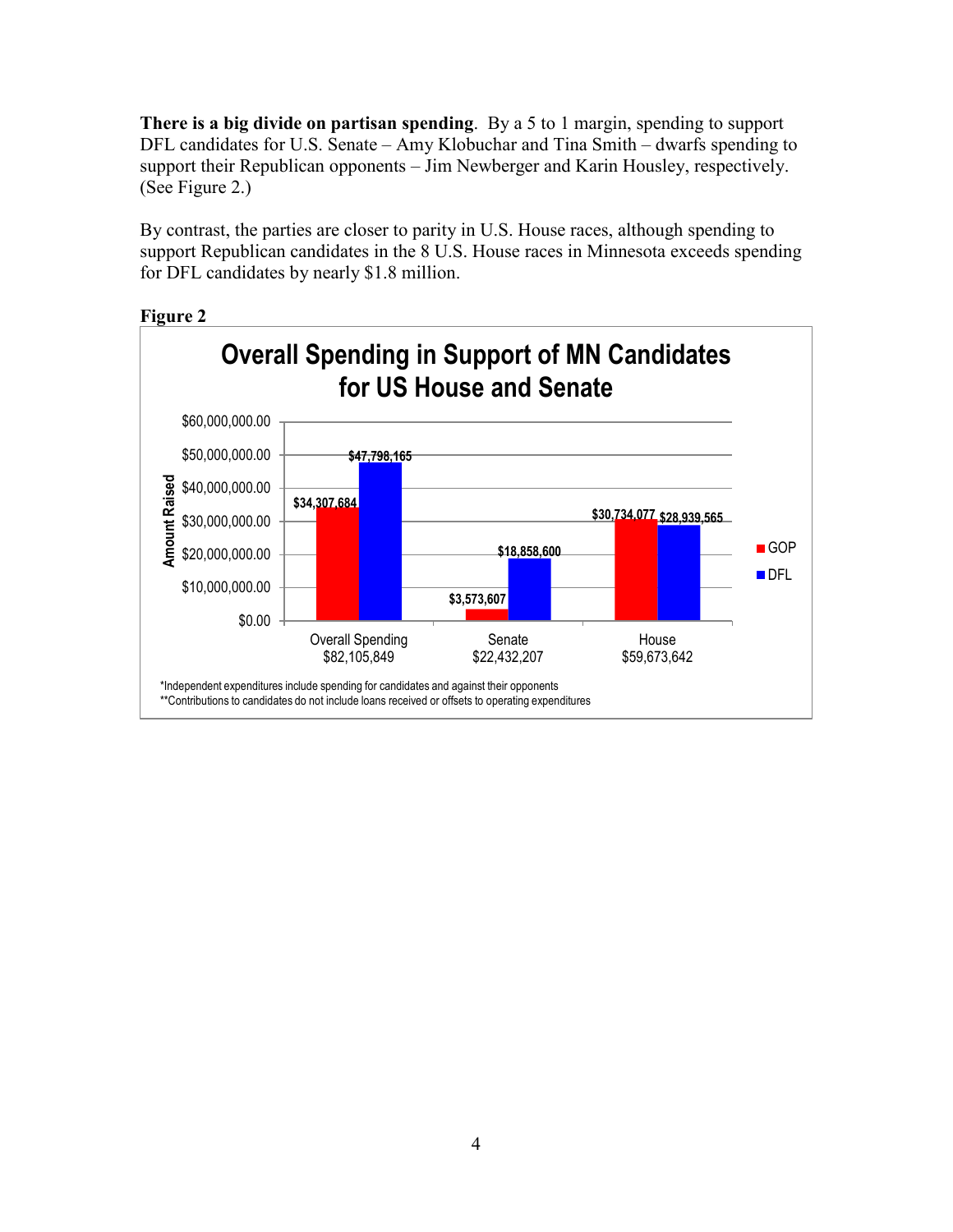**Independent expenditures from corporations, unions, associations and individuals are flooding Minnesota, flowing mainly to U.S. House races and benefiting GOP House candidates in particular**.

# **Most of the independent expenditures are spent on negative advertising.**

Democratic U.S. House and U.S. Senate candidates are receiving only about three quarters of the support that Republicans do from independent expenditure groups (Figure 3). Perhaps most significantly, **over \$17 million (94 percent) of the money helping Republicans was spent attacking DFL candidates, while groups helping Democrats spent less than \$8 million attacking Republicans (56 percent).** (Independent expenditures are made by groups and parties to support or oppose a candidate without any coordination with the candidates).

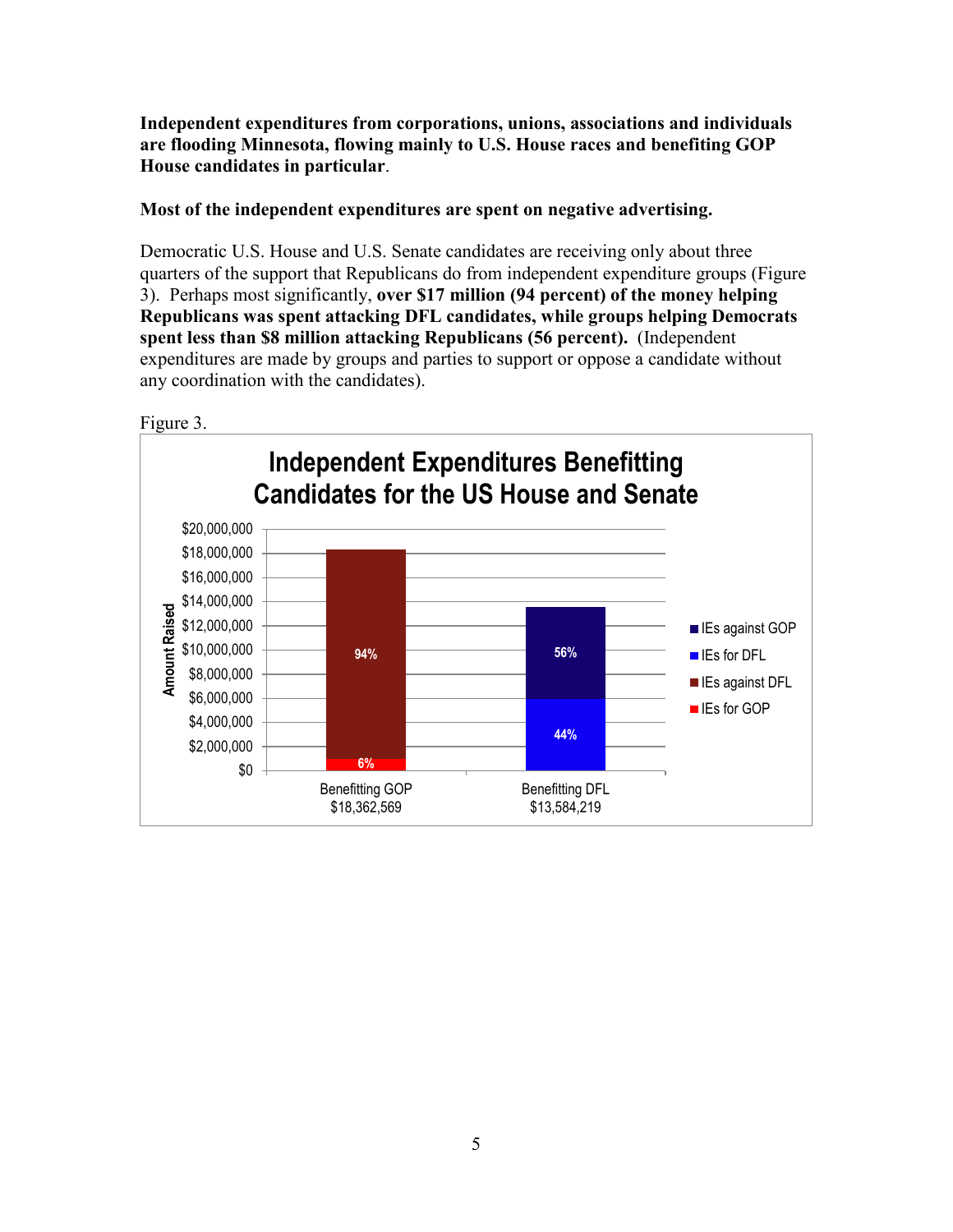**Both parties are benefiting from independent expenditures made by parties and groups.** Table 1 reveals the top sources of independent expenditures on each party's federal races.

| <b>GOP</b>                          | <b>Total Spent</b> |
|-------------------------------------|--------------------|
| Congressional Leadership Fund       | \$7,445,006        |
| <b>NRCC</b>                         | \$6,564,326        |
| American First Action, INC.         | \$3,320,349        |
| US Chamber of Commerce              | \$250,000          |
| Defending Main Street SuperPAC Inc. | \$150,000          |
|                                     |                    |
| <b>DFL</b>                          |                    |
| <b>DCCC</b>                         | \$4,767,435        |
| House Majority PAC                  | \$1,651,242        |
| Giffords PAC                        | \$1,353,576        |
| VoteVets                            | \$989,029          |
| <b>LCV Victory Fund</b>             | \$834,140          |

# Table 1. **Top groups making independent expenditures**

\*Independent expenditures for the GOP include spending for GOP candidates and against DFL candidates and independent expenditures for the DFL include spending for DFL candidates and against GOP candidates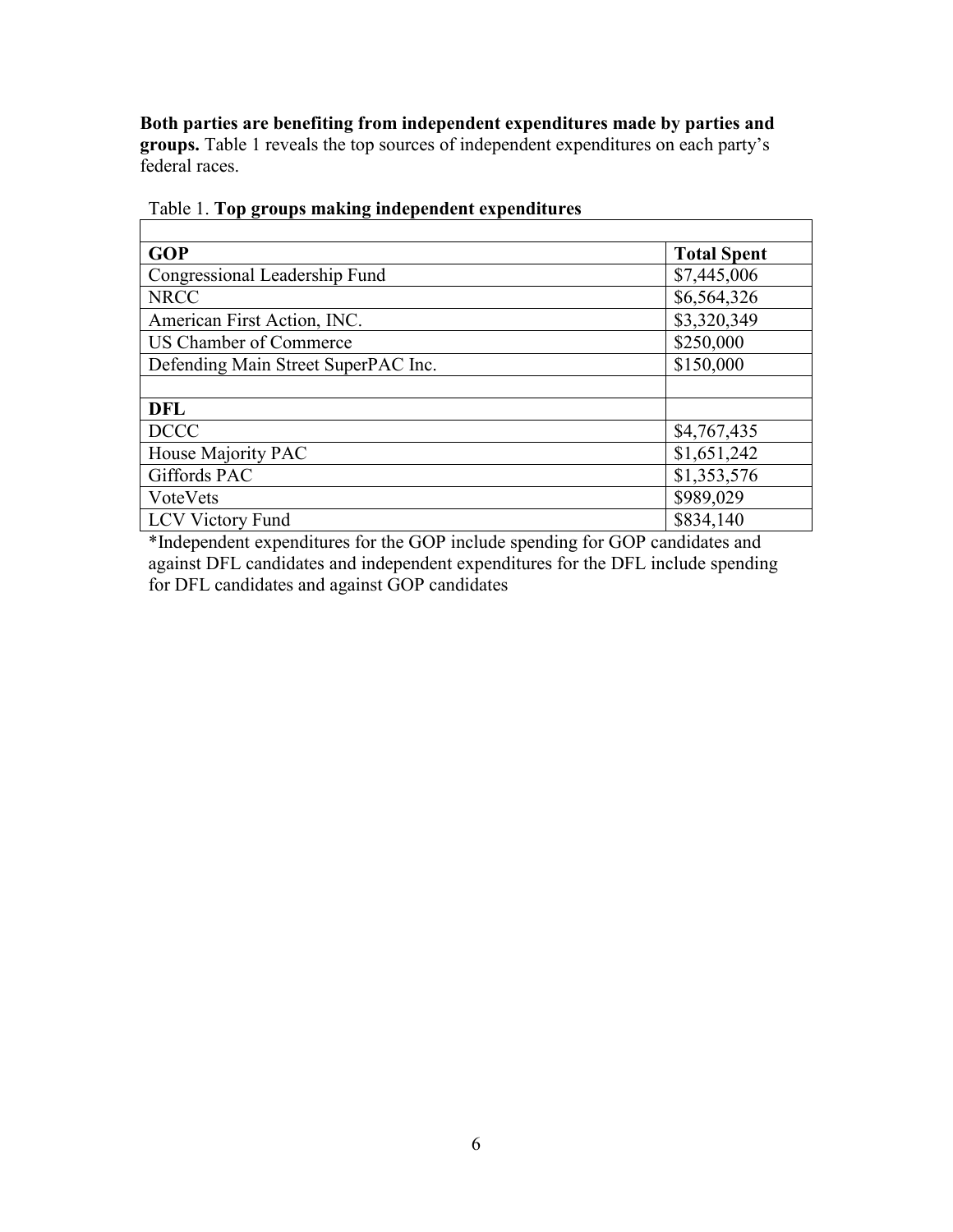Republican U.S. House candidates receive more support from independent expenditures, and it comprises a larger share of their campaign funding, as seen in Figure 4. By contrast, Figure 5 indicates that DFL U.S. Senate candidates receive far more contributions than their GOP counterparts, and most of the spending on the Senate races comes from individual donors rather than groups.



## **Figure 4**



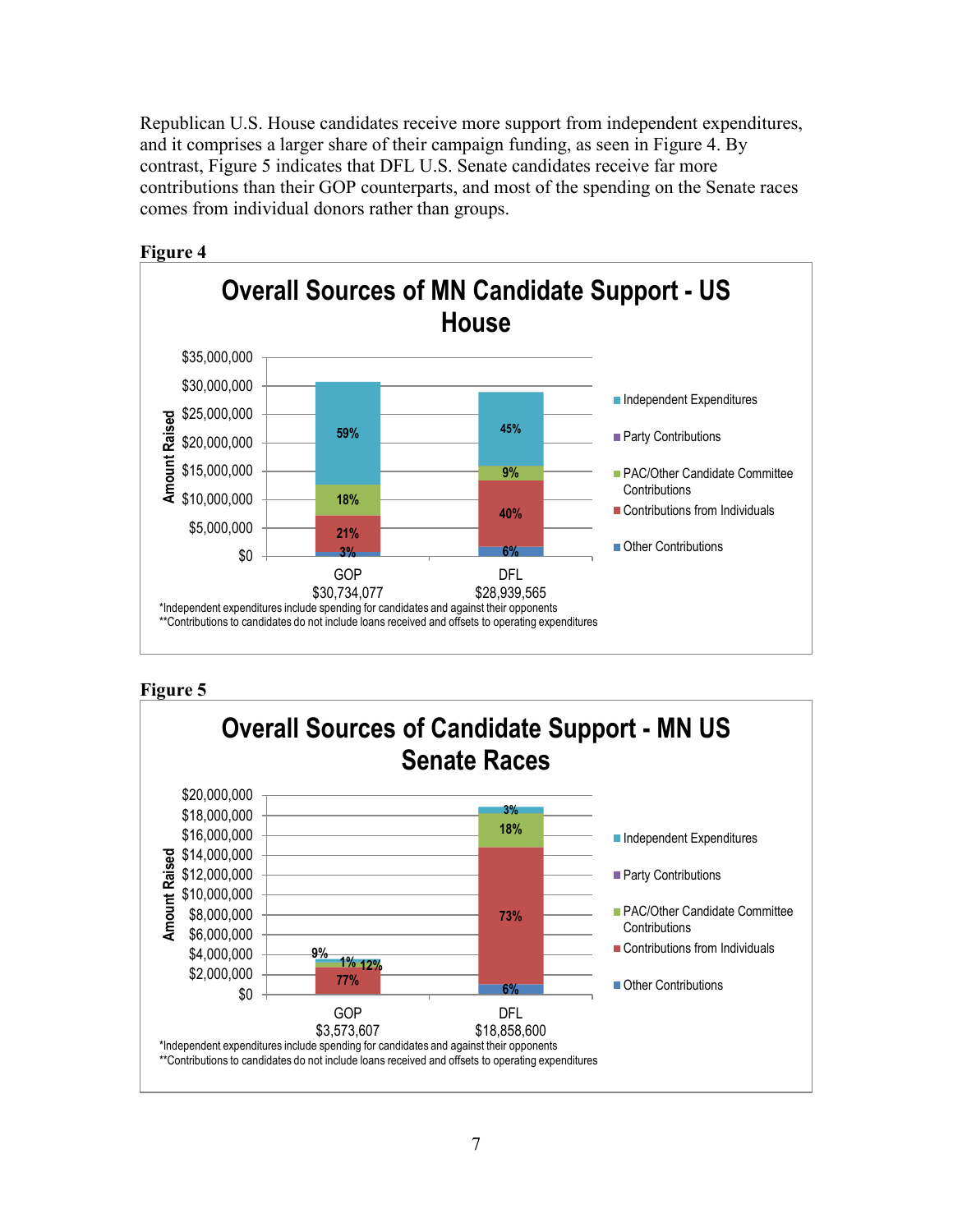The DFL enjoys a lopsided advantage in both of Minnesota's U.S. Senate elections, with 7 out of 10 dollars (or more) spent came from contributions from individuals. Figure 6 shows Amy Klobuchar enjoys a greater than a 50-fold advantage over her opponent, with 70% of her funding coming from individual donations and only 1% coming from independent expenditures. Figure 7 shows that nearly 3 times more is being spent on Tina Smith's U.S. Senate campaign than on Karin Housley's campaign.







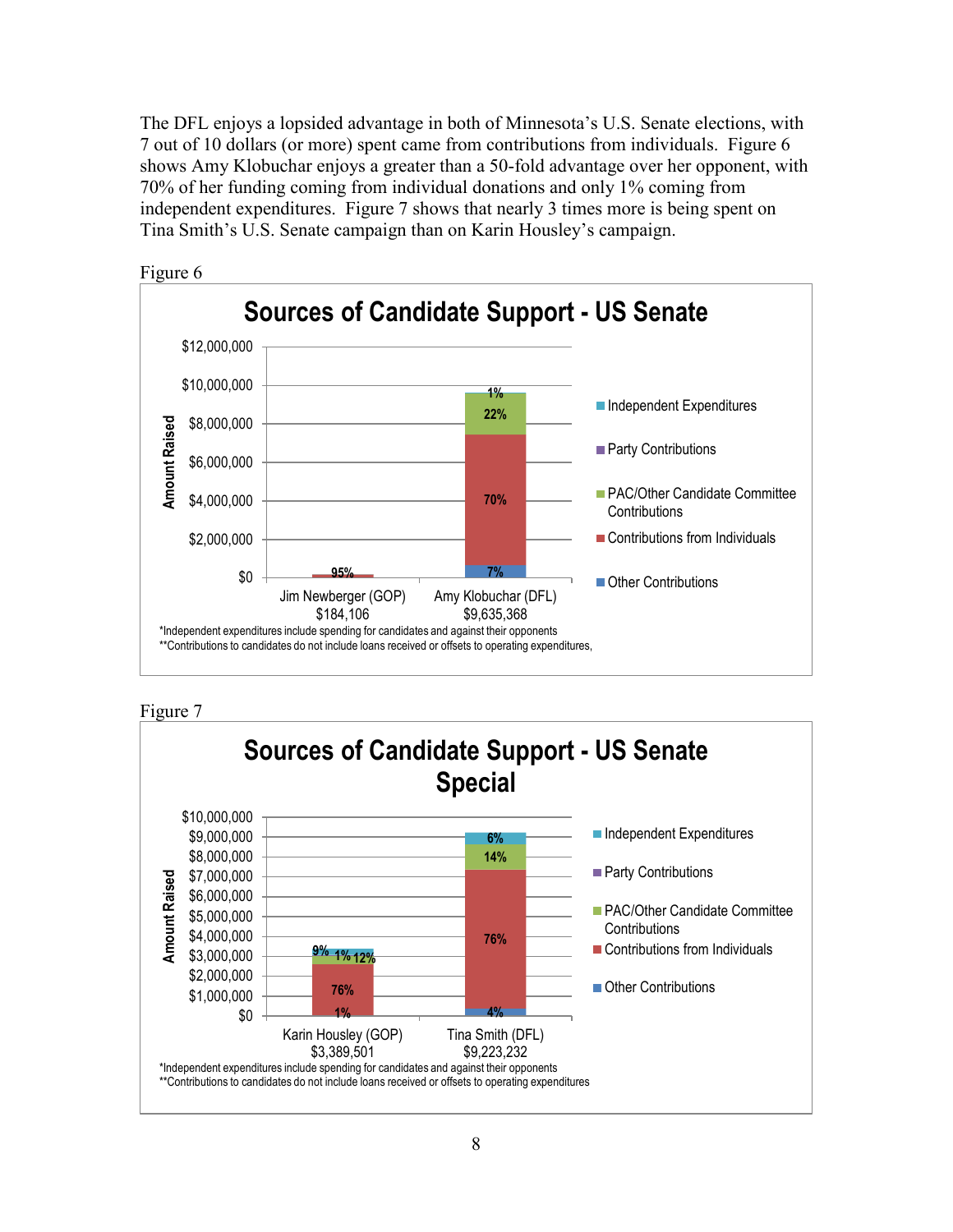Campaign spending on U.S. House races is strategic. Figures 8 and 9 show that Democratic donors are spending more than their Republican counterparts to retain the 1<sup>st</sup> Congressional District and flip the vulnerable 2nd Congressional District, with most funding coming from independent expenditure groups.





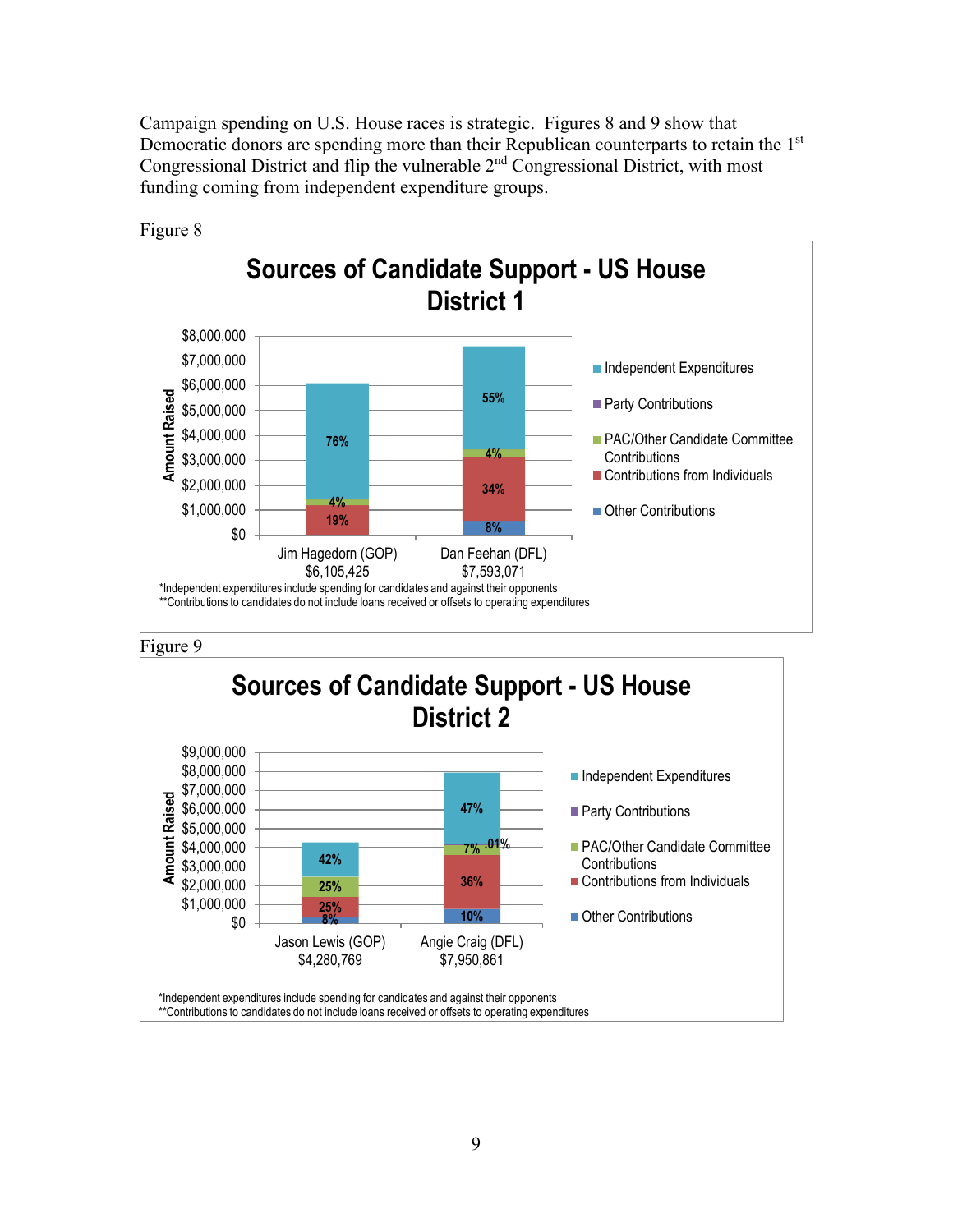Figure 10 and 11 indicate that Republican donors (especially independent groups) are spending more than Democratic donors are in Minnesota's two other very competitive races, helping incumbent Congressman Eric Paulsen retain the 3<sup>rd</sup> District and helping Republicans win the open 8<sup>th</sup> Congressional District, flipping it from Democratic control.